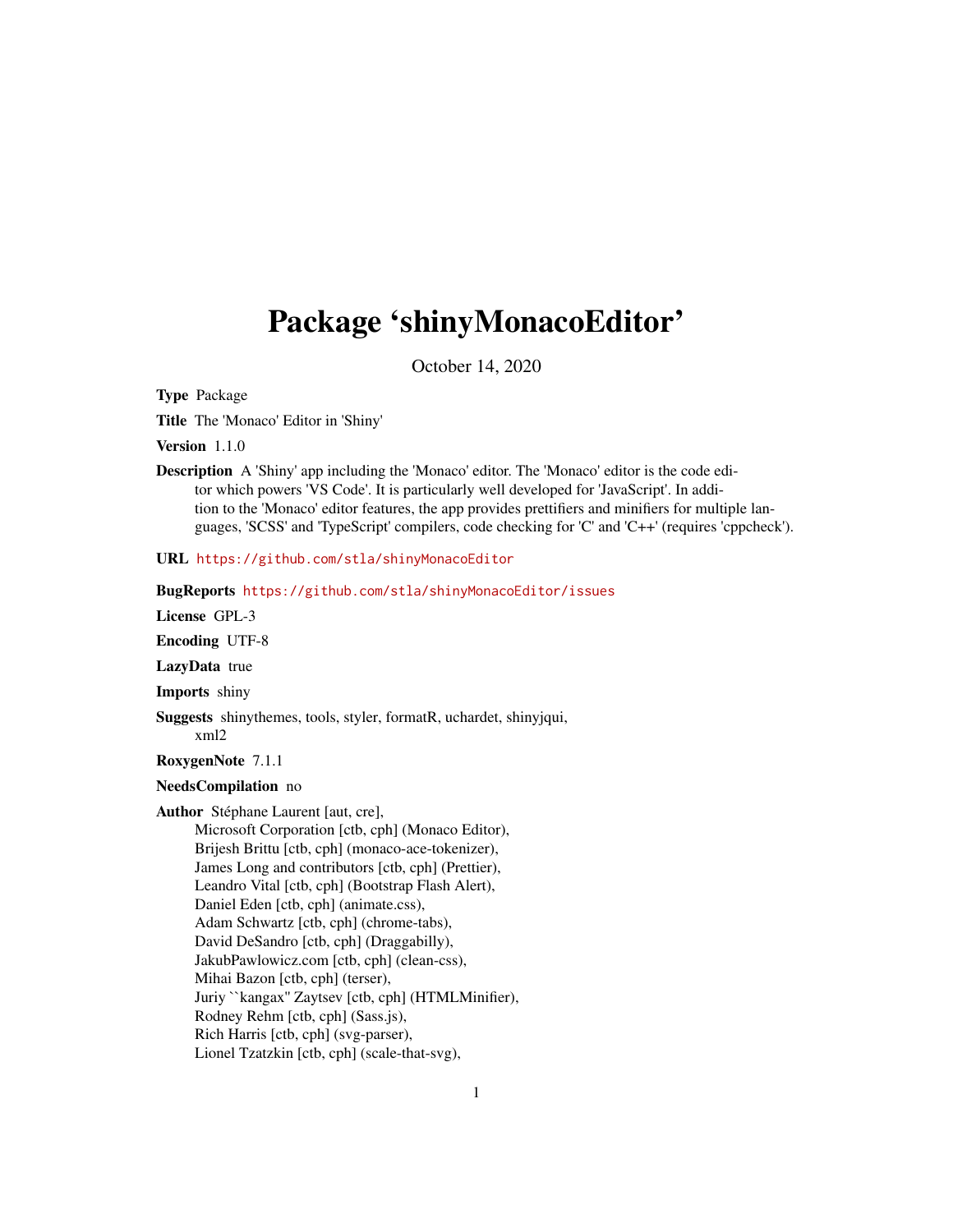<span id="page-1-0"></span>Andrei Kashcha [ctb, cph] (panzoom), Vitaly Puzrin [ctb, cph] (markdown-it), Alex Kocharin [ctb, cph] (markdown-it), John Schlinkert [ctb, cph] (word-wrap), Terence Eden [ctb, cph] (SuperTinyIcons), www.jeasyui.com [ctb, cph] (EasyUI)

Maintainer Stéphane Laurent <laurent\_step@outlook.fr>

Repository CRAN

Date/Publication 2020-10-14 13:30:03 UTC

### R topics documented:

| Index |  |
|-------|--|

shinyMonacoEditor *Monaco Editor in Shiny*

#### Description

Launch a Shiny app with the Monaco editor.

#### Usage

```
shinyMonacoEditor(indentSize = 2)
```
#### Arguments

indentSize an integer, at least 2, the number of spaces of the indentation

#### Examples

```
if(interactive()){
 shinyMonacoEditor()
}
```